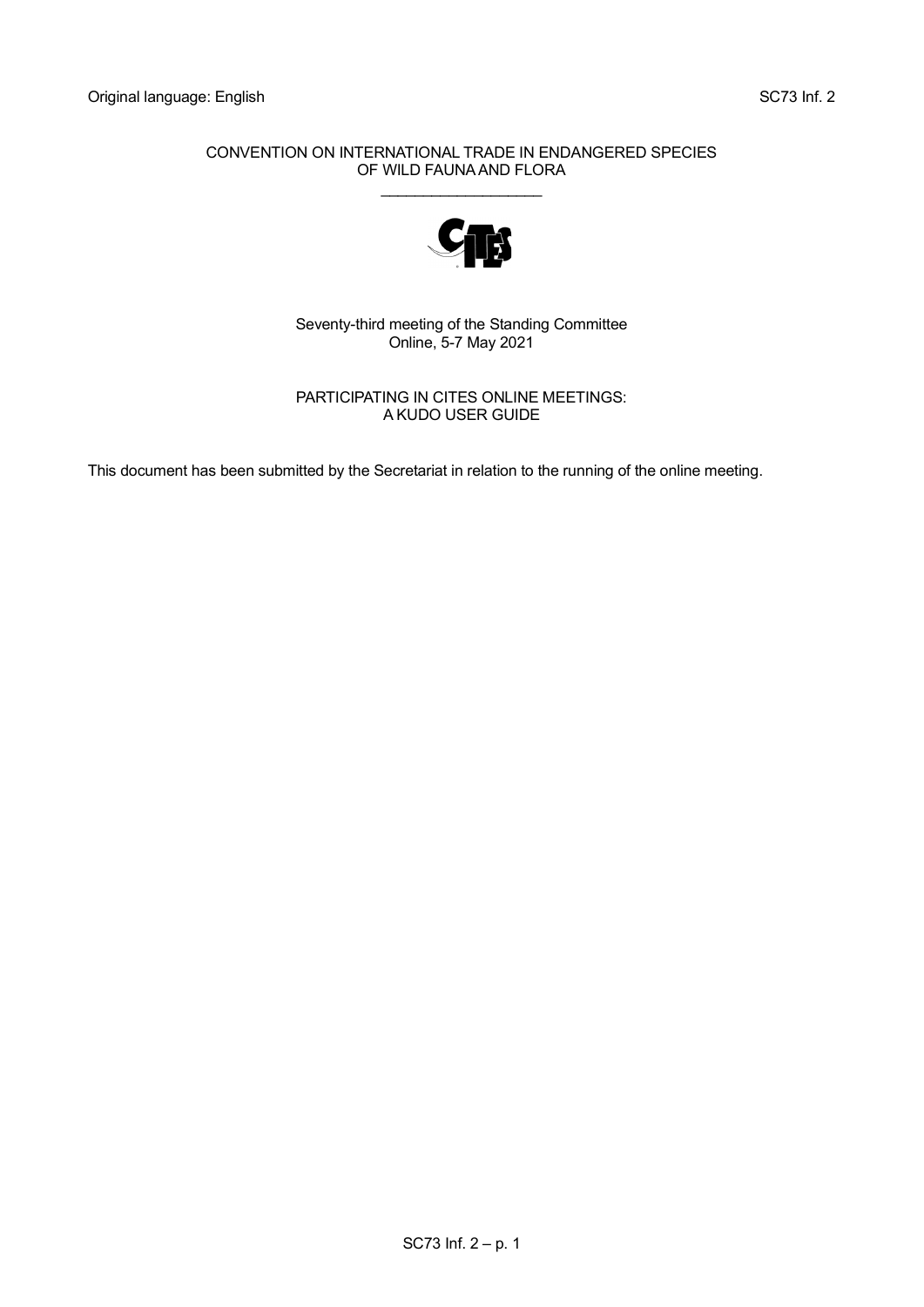

# **Participating in CITES online meetings:** A KUDO user guide

## Contents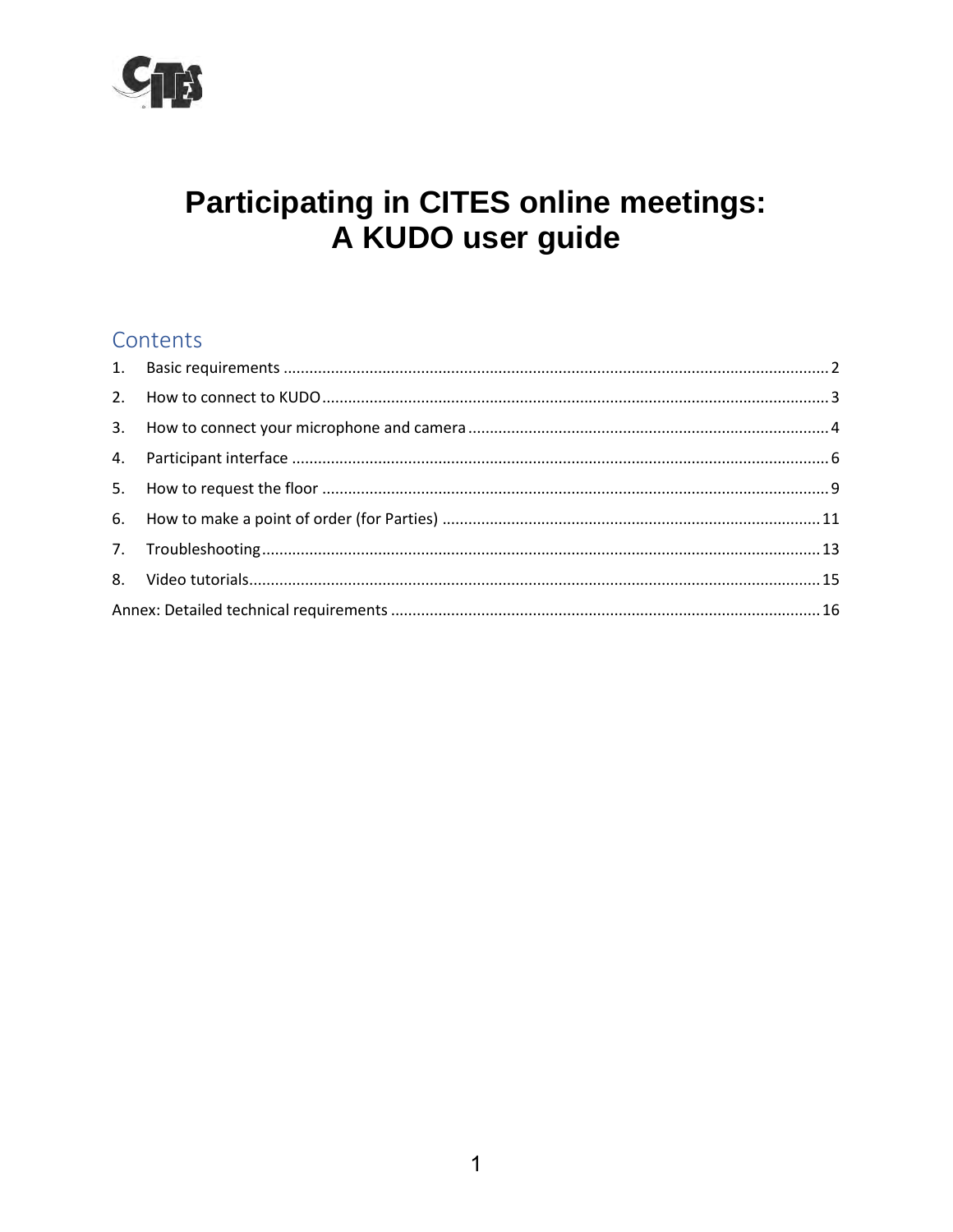

## **1. Basic requirements**

#### <span id="page-2-0"></span>Browser

• Use Google Chrome, Firefox or Edge.



Google Chrome **Mozilla Firefox** Microsoft Edge



• The KUDO platform does not work from mobile web browsers, if you are trying to use your mobile device, use the KUDO app.

#### Internet connection

- Use a good internet connection through an ethernet cable to ensure good sound quality for both participants and interpreters.
- If wired connection is not available, use high-speed Wi-Fi. (Ideally, 20 and 5Mbps for download and upload respectively. 5Ghz/802.11ac highly recommended.)

#### Headsets

- Use preferably a headset with an integrated microphone with USB connection
- Avoid using earbuds type unless you are connecting from a phone.
- Place the microphone close to your mouth, but avoid breathing into it.
- Mute the microphone when not speaking.

#### Webcam

- An HD webcam is preferred for a high-quality video.
- Make sure the lighting is sufficient in the room. Point the camera directly at yourself. Leave enough distance between you and the camera so you take up 1/3 of the screen space and your face is visible.

#### Connection to KUDO

• Test your connection to KUDO, by choosing the following test servers based on your location. Launch the test to make sure your internet connection is good or excellent, then record yourself and play it back to ensure your audio and video is of good quality.

#### <http://live.kudoway.eu/test>

Stay updated: Download the latest version of the Internet browser required for KUDO.



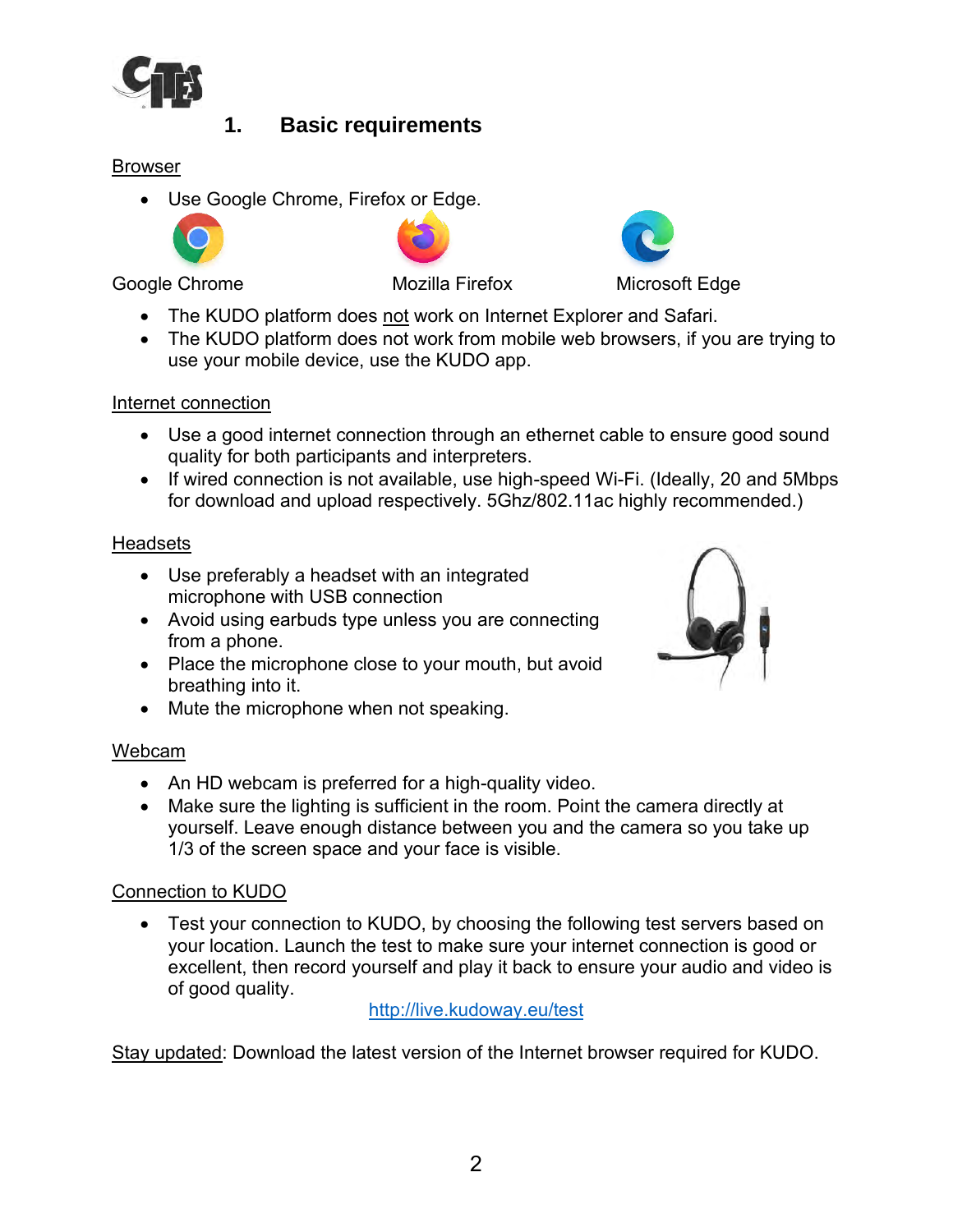

#### **2. How to connect to KUDO**

- <span id="page-3-0"></span>• If you are registered as a participant with speaking rights at a CITES meeting, you should have received the KUDO online meeting link and its PIN from [registration@cites.org](mailto:registration@cites.org) (if not, please write to this address).
- Connect to the online session at least half an hour prior to the communicated start time of the meeting.
- Do not share the meeting link: only participants invited by the CITES Secretariat will be authorized to participate in the virtual meeting. All excess or uninvited participants will be disconnected from the meeting by the operator.
- Open the KUDO invite link on Google Chrome, Microsoft Edge or Mozilla Firefox.
- Close others applications on your computer, other than the browser used to connect to KUDO, in particular applications such as Skype, Zoom, Go-to meetings, WebEx, MS Teams, Outlook which may block access to your computer's microphone and webcam and interrupt you joining the CITES meeting.
- Connect the headset to your computer. Avoid using the computer's speakers and microphone: incoming and outgoing sound must be clearly separated to ensure optimal sound quality.
- When joining the KUDO platform, you need to enter the PIN of the meeting, the name of your Party or organization and your name as well as the official e-mail address used to receive your meeting invitation. This is important as it will allow the Chair to identify you.

|          | Name of Country                                                                              |
|----------|----------------------------------------------------------------------------------------------|
| Email: * |                                                                                              |
|          | official-country-email@email.com                                                             |
|          | By clicking "JOIN" I understand and agree to the KUDO<br>Terms of Service and Privacy Policy |
|          | <b>JOIN</b>                                                                                  |

For example, CONGO – Jean Bosco Nganongo or UNEP-WCMC – Kelly Malsch. Once both fields have been completed, you may click on the green "Join" button.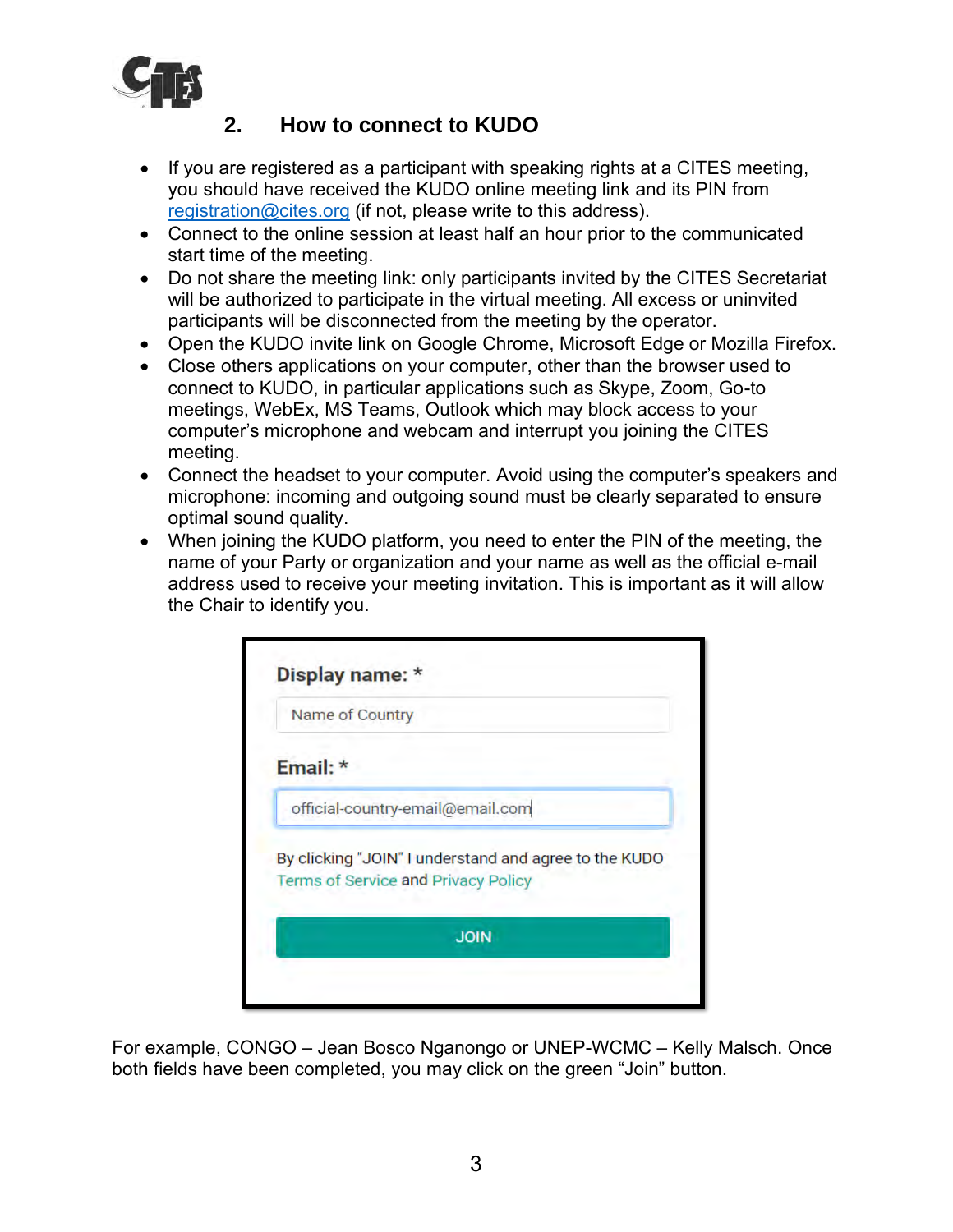

#### **3. How to connect your microphone and camera**

- <span id="page-4-0"></span>• To ensure your video and audio input are working correctly for the meeting, click on the "Settings" icon at the bottom.
- A popup window, as displayed below, will request access to your camera and microphone. Click "Allow".



• Then to choose the right device under **Media Setting**

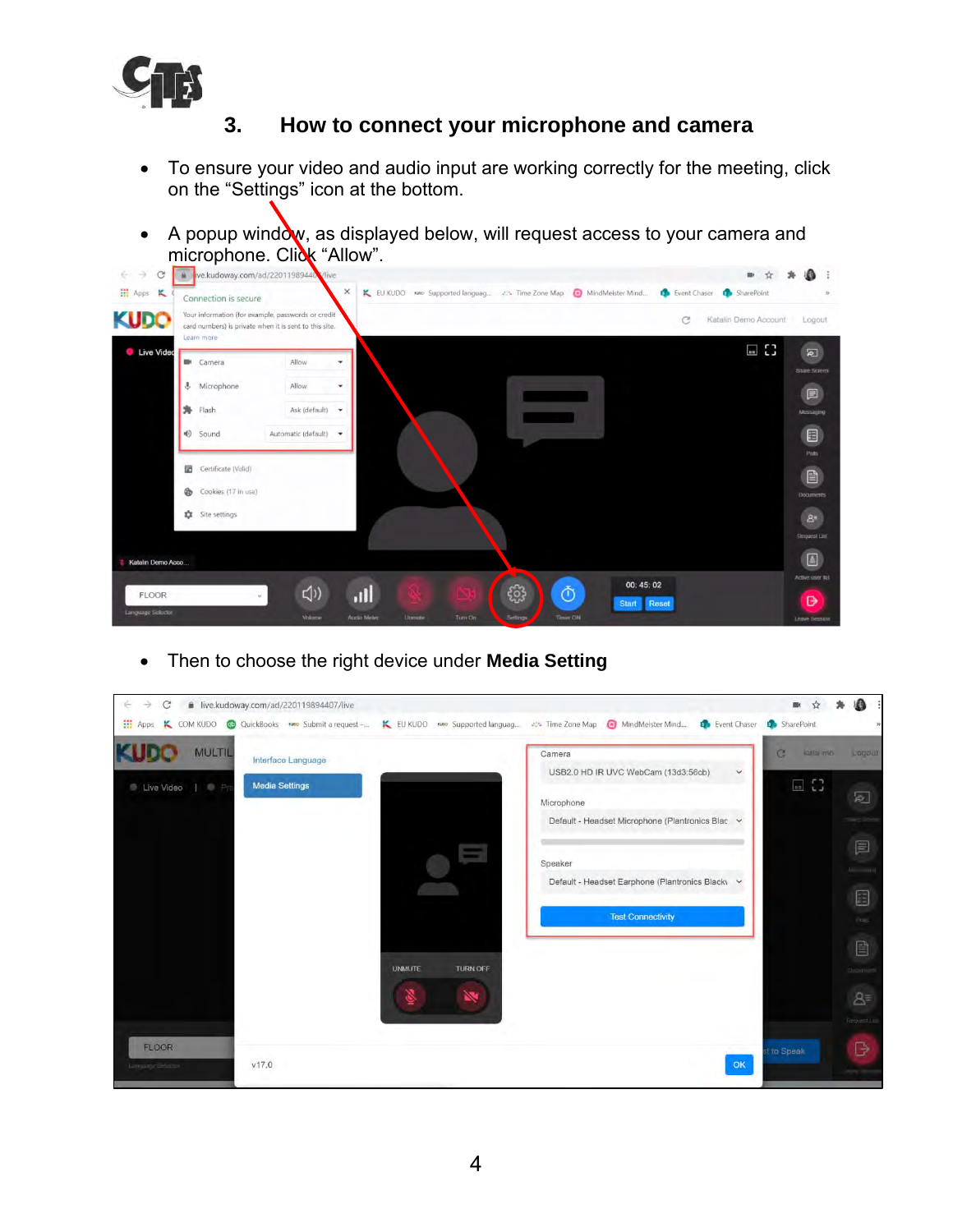

• If everything is working correctly you will see yourself in the window and the audio meter will show a blue bar as the system detects sound, as below.

| Interface Language    | Microphone                            |                       |    |
|-----------------------|---------------------------------------|-----------------------|----|
| <b>Media Settings</b> | Default - Microphone Array (Realtek - |                       |    |
|                       | Speaker                               |                       |    |
|                       | Default - Speakers / Headphones (R ·  |                       |    |
|                       | Camera                                | m                     |    |
|                       | Integrated Webcam (0bda:5650)<br>٠    |                       |    |
|                       | Test Connectivity                     | <b>National Video</b> | On |
|                       |                                       |                       |    |
|                       |                                       | Audio                 | On |
|                       |                                       |                       |    |
|                       |                                       |                       |    |
|                       |                                       |                       |    |
|                       |                                       |                       |    |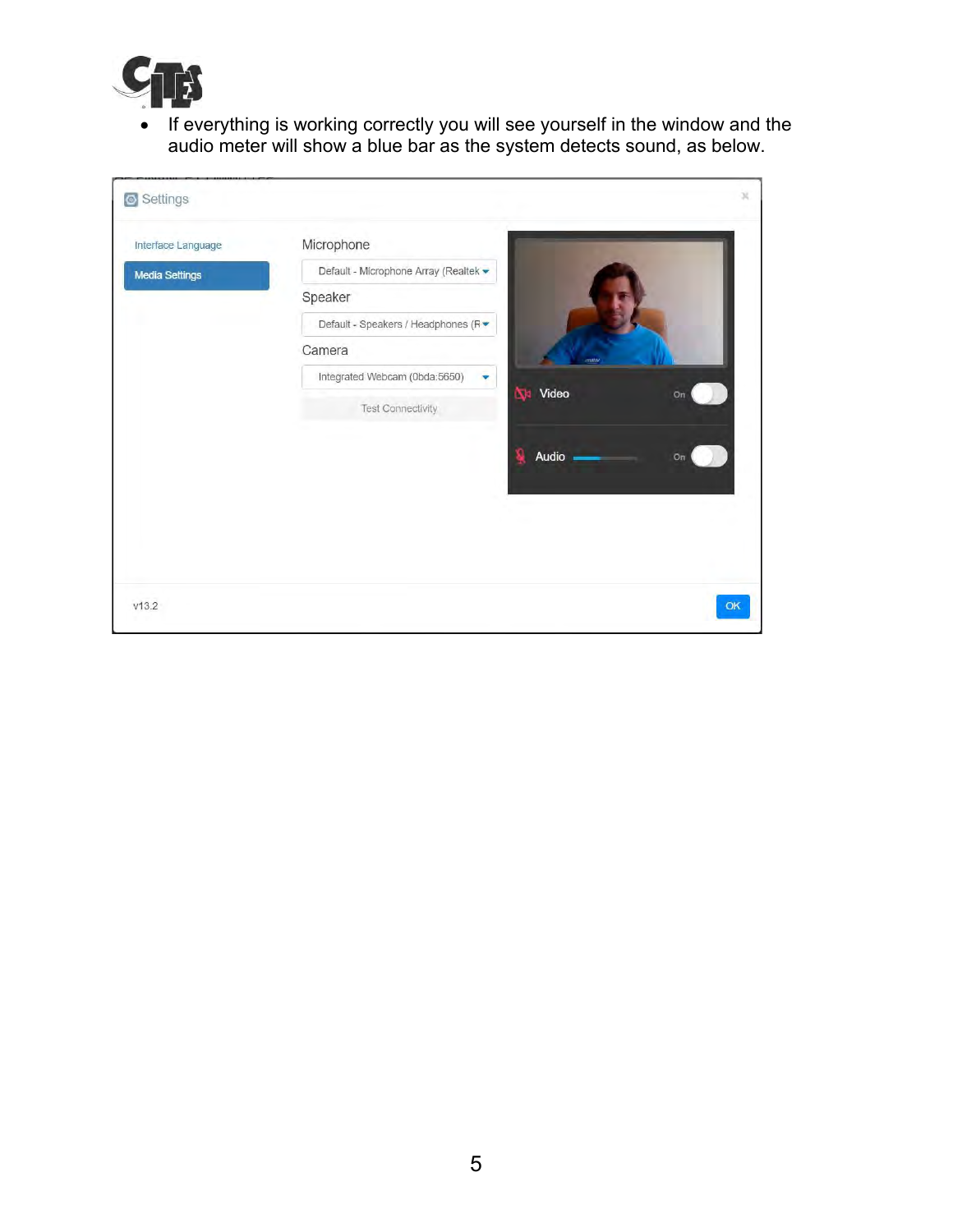

### **4. Participant interface**

<span id="page-6-0"></span>This is the participant interface you should see once you have successfully logged in to the online meeting.



In order to change the platform display language, click on the "Settings" icon. Choose your preferred language (English, French or Spanish) from the dropdown menu and then click "OK".

| Settings                             |                                                                                                                                                                                  | $\times$ |
|--------------------------------------|----------------------------------------------------------------------------------------------------------------------------------------------------------------------------------|----------|
| Interface Language<br>Media Settings | Select the language of the session interface<br>Language<br>Choose the locale<br>Choose the locale<br>العربية<br>中文<br>English<br>Français<br>日本語<br>한국인<br>Português<br>Español |          |
| V13.3                                |                                                                                                                                                                                  | OK       |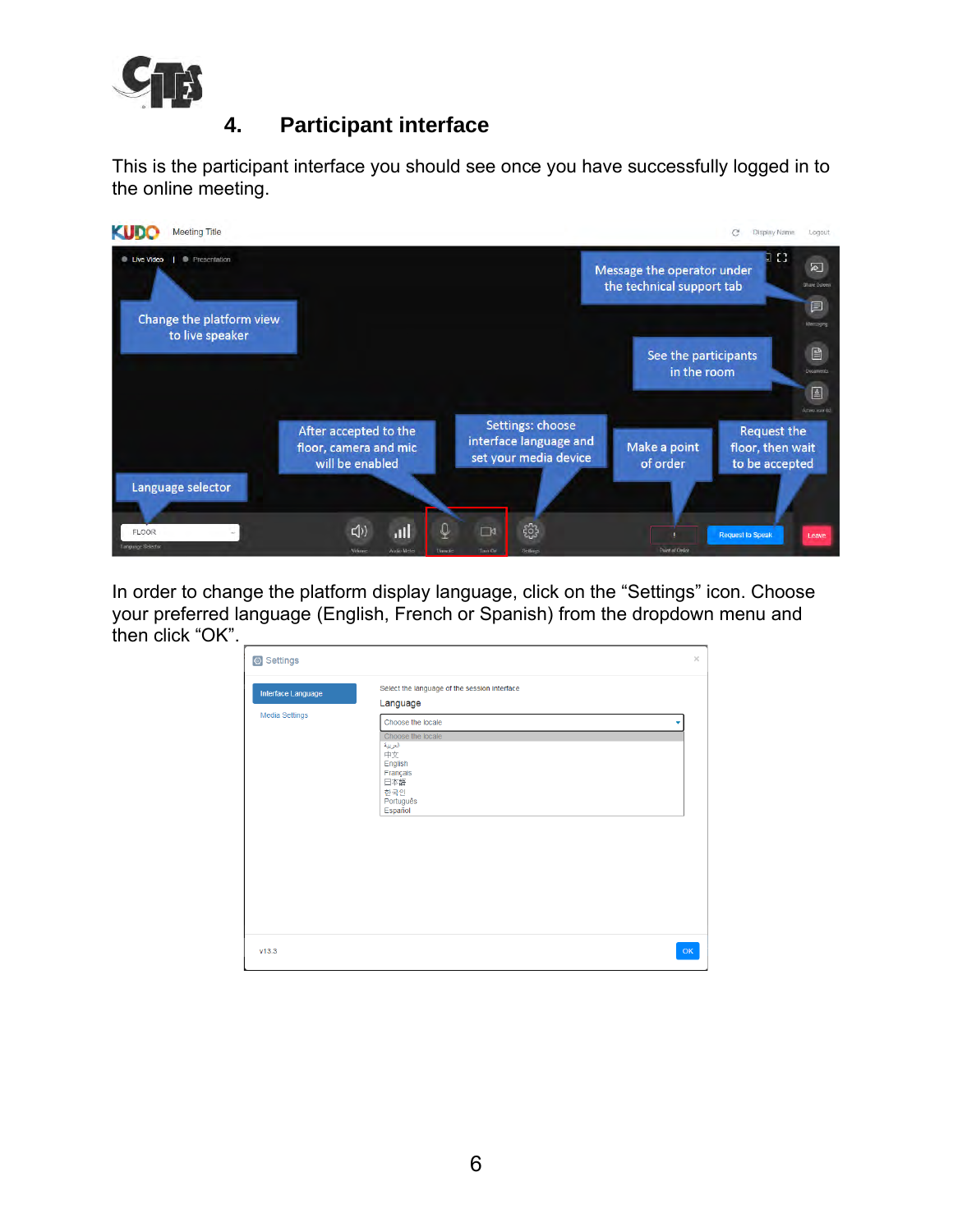

At the bottom you will see the following audio and video buttons as well as the general settings button:



- On the left is a speaker icon to mute/unmute the sound from the platform.
- The second is the "Audio Meter" showing the volume the platform is receiving from your microphone.
- The middle icon is to activate and deactivate your microphone when you have been invited to take the floor. It will turn blue when activated.
- The second icon from the right is to activate and deactivate your webcam. This button will also turn blue when activated.
- The icon on the right is to access your video and audio settings to select which device the platform will use as your Audio and Video source in case these need to be changed.

The column on the right has many features:

- The "Share screen" function allows participants to share their screen. This, in principle, will not be used.
- The "Messaging" function allows participants to chat with each other and to request technical support. There are 3 tabs: participants for general conversation, tech support to get help from the KUDO operator, and the private message tab to contact directly a specific participant. The chat may be used by the Chair to get "yes" or "no" answers from the Members of the Committee.
- "Documents" will, in principle, not be used. Should the urgent need arise, the Secretariat may upload any relevant documents as required. If so, you will be notified and instructed to download them.
- "Active User List" allows participants to see who has joined the online meeting.

In the bottom right corner, you will find:

- "Leave Session" to be used at the end of the online meeting to leave the platform.
- "Request to speak" is the button to click on if you wish to appear on the "Request list" where the Chair can see who would like to take the floor.



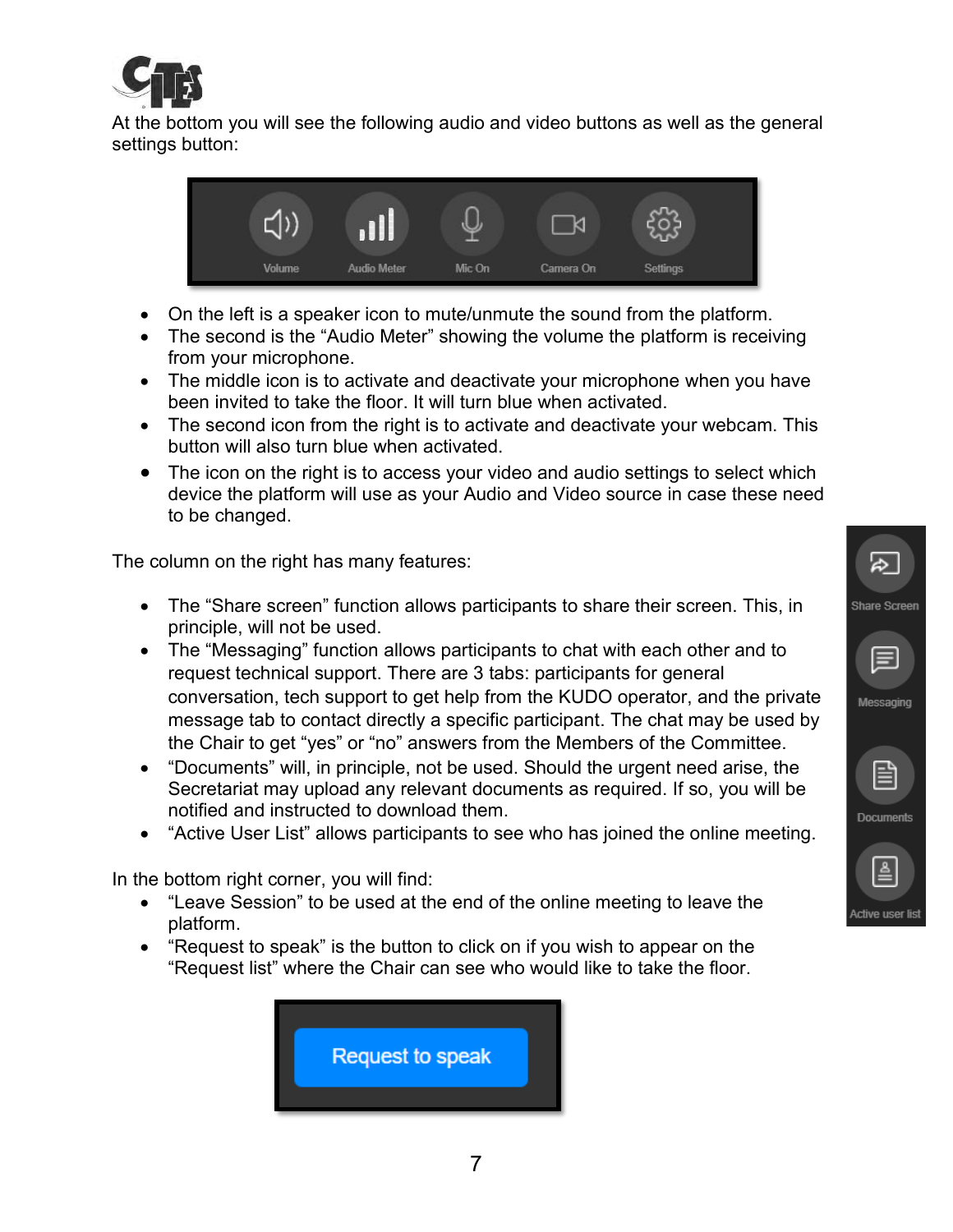

In the bottom left, the language selector gives you a choice of the audio channels/language you would like to listen to via your headset.

| FLOOR             |  |
|-------------------|--|
| ENGLISH           |  |
| <b>FRENCH</b>     |  |
| <b>FLOOR</b>      |  |
| Language Selector |  |

On the top left corner, you can change the platform view. You can either see the presentation or the live video. The platform automatically switches to Presentation mode when a presenter shares their screen (but you have the option to then switch back to live video, or toggle as desired between the two views). There will only be a presentation at the very beginning of the meeting to explain the platform.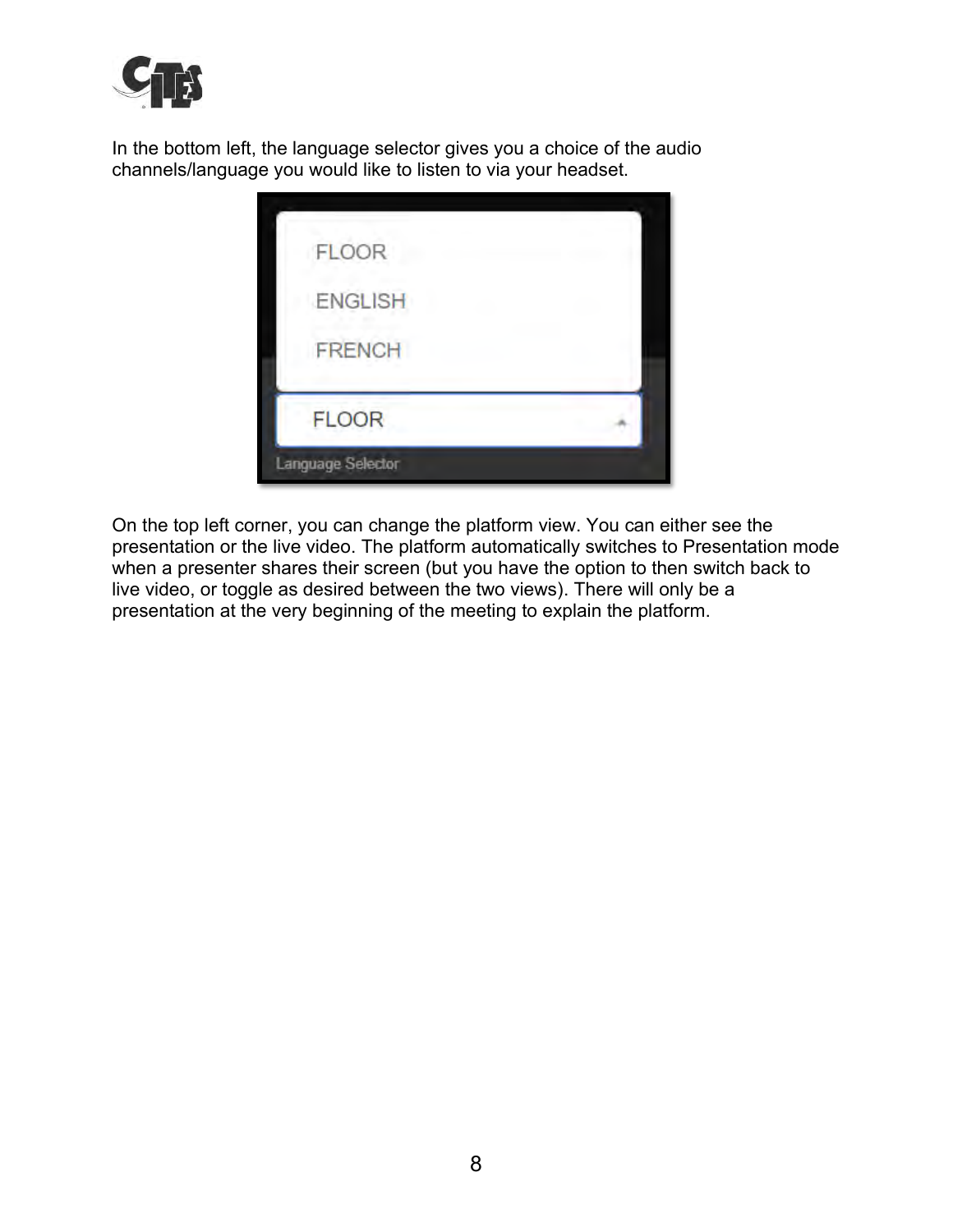

### **5. How to request the floor**

<span id="page-9-0"></span>To request the floor, the following procedure must be strictly adhered to.



• Click on the "Request to Speak" button in the bottom right **once**. Your request to speak button turns red and shows "Cancel request".



• This will put you in the request list in the order of the requests This list is only visible by the Committee Chair and the CITES Secretariat.

NB: You will not be able to activate mic or camera UNTIL you have requested to speak AND have been accepted to the floor.

• Once the Chair announces that you have the floor, you should turn on your microphone and your camera. Please refrain from starting your intervention until you see yourself in the main screen as displayed in the image below.



• Only when you are visible in the main window and you see that the "Mic" icon as well as the "Camera" icon are **blue**, will you be heard and seen by other participants.



NB: If you have started to speak prior to this, your intervention will not be interpreted!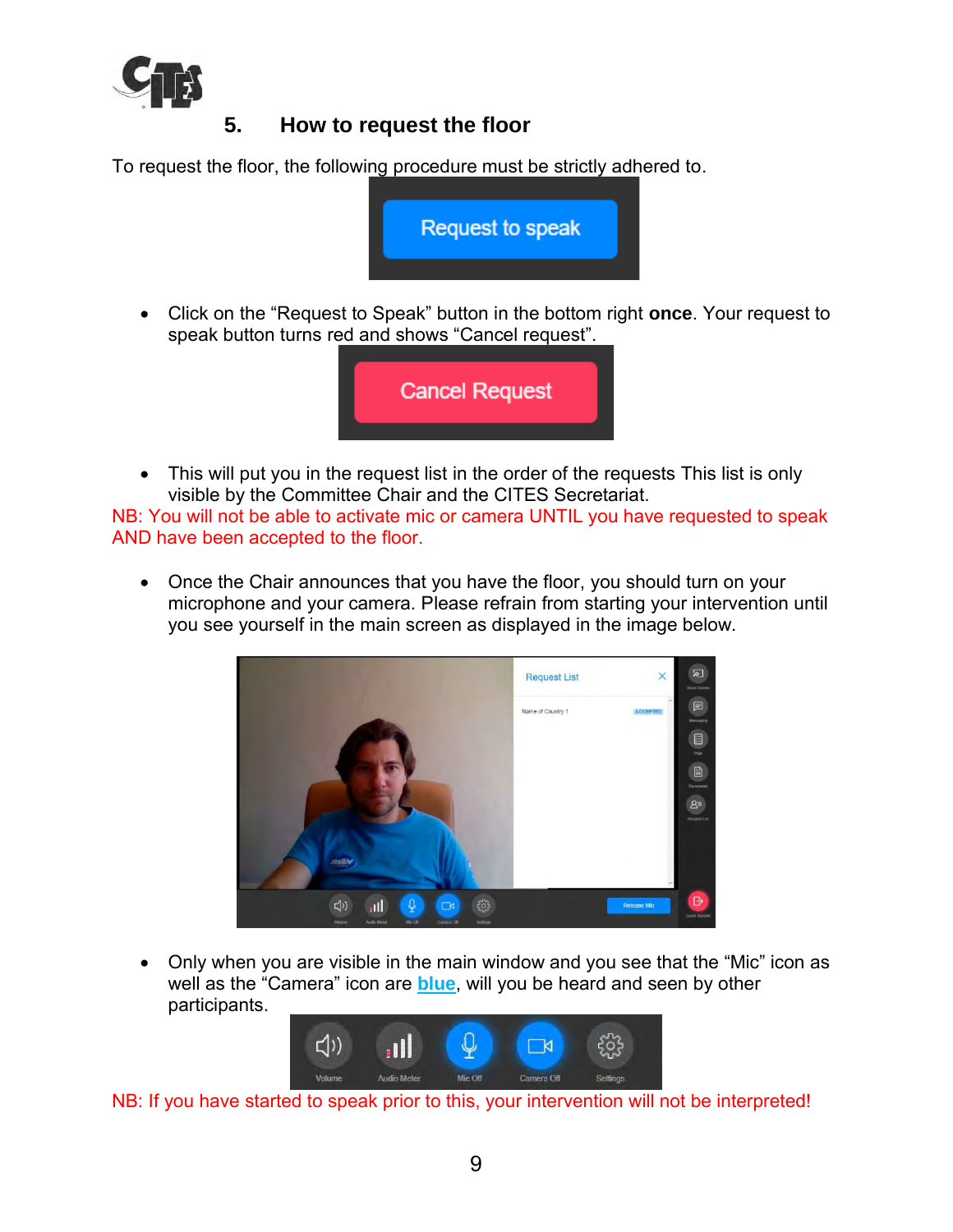

- When taking the floor, talk directly into the microphone, without turning your head away and avoid touching/moving the microphone.
- Speak clearly with a normal voice when you take the floor and at a moderate pace.

N.b. Please note that if the audio quality of a speaker is insufficient, or if speakers read out written interventions too quickly, their interventions may go uninterpreted.

• Once you have completed your intervention, please click the "Release Mic" button to deactivate your microphone and camera.



• DO NOT FORGET to release the microphone. 'Release mic' will return you to the audience. You will need to request to speak again if you wish to take the floor again.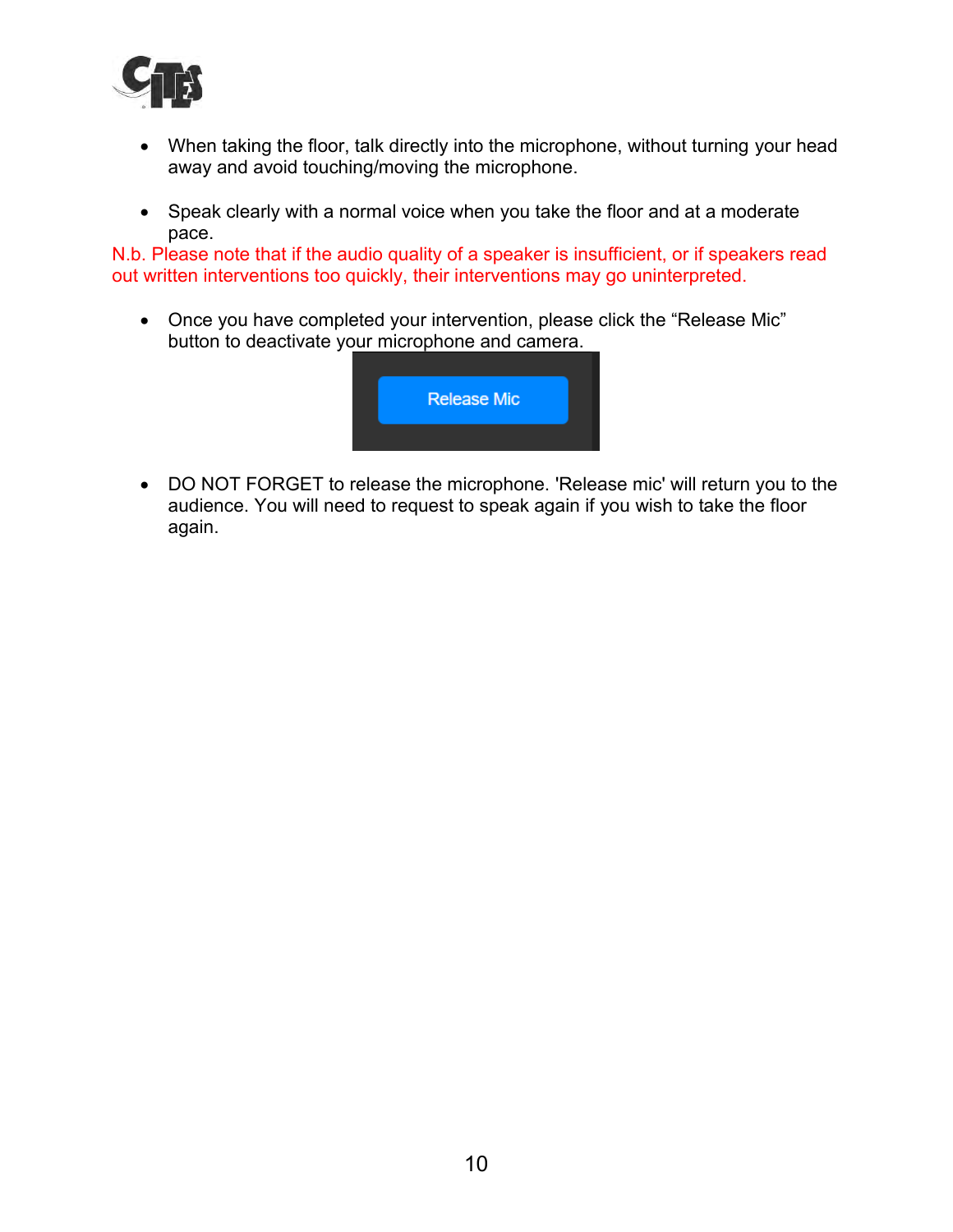

### **6. How to make a point of order (for Parties)**

- <span id="page-11-0"></span>• According to Rule 14 of the Rules of Procedure of the Standing Committee, "A speaker shall not be interrupted except on a point of order, which can be made only by Members or non-member Parties. […] Only Members shall have the right to make a point of order to call for a vote."
- If you want to make a point of order, go to the right side of your screen's bottom bar and click the "Point of Order" button.

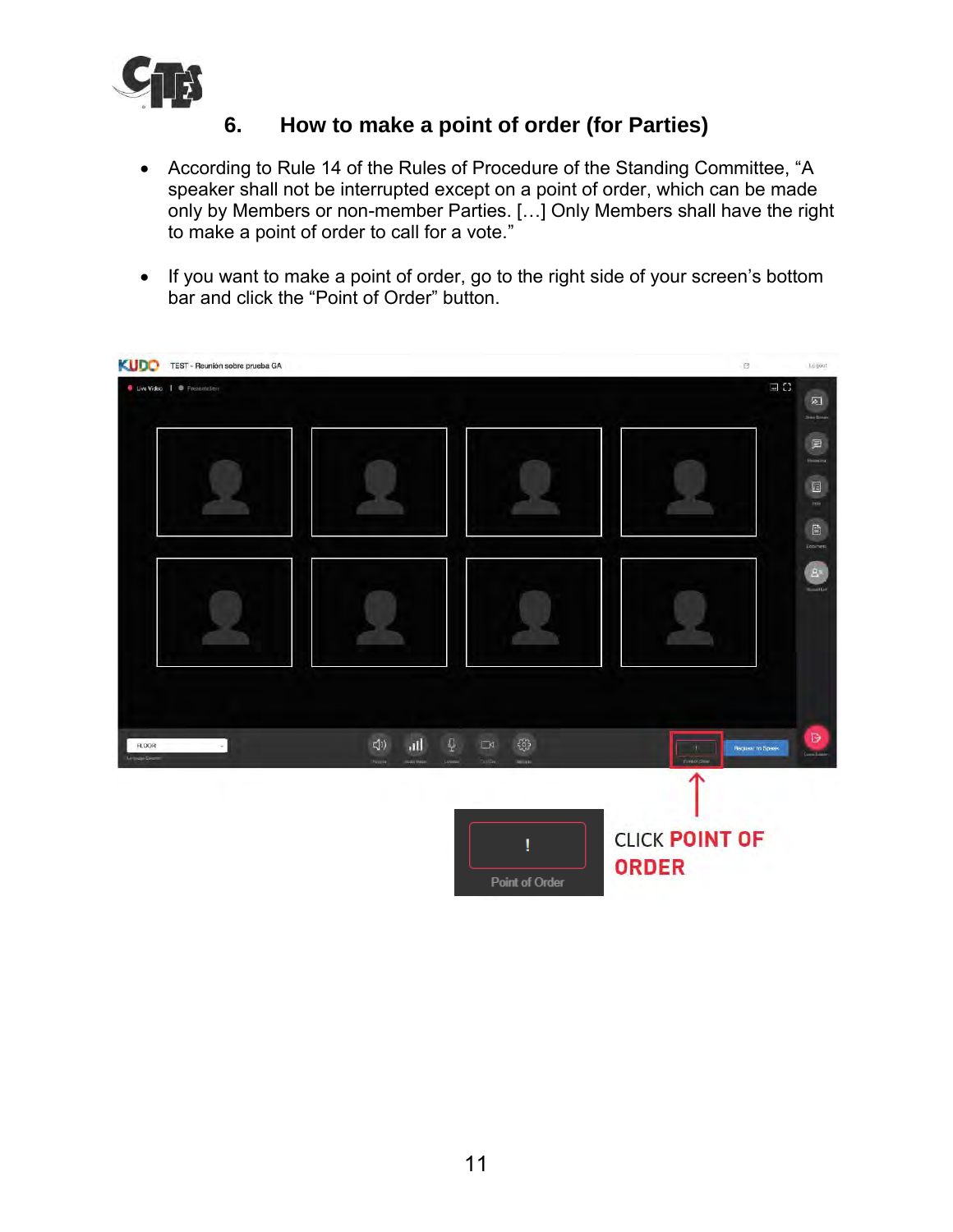

• Kudo will ask you to confirm that you want to make a point of order. To continue, click the red "Yes, I have a Point of Order" button.



- After confirmation, you will be placed at the top of the request-to-speak list.
- If you no longer want to make a point of order, you can click on "Cancel point of order".

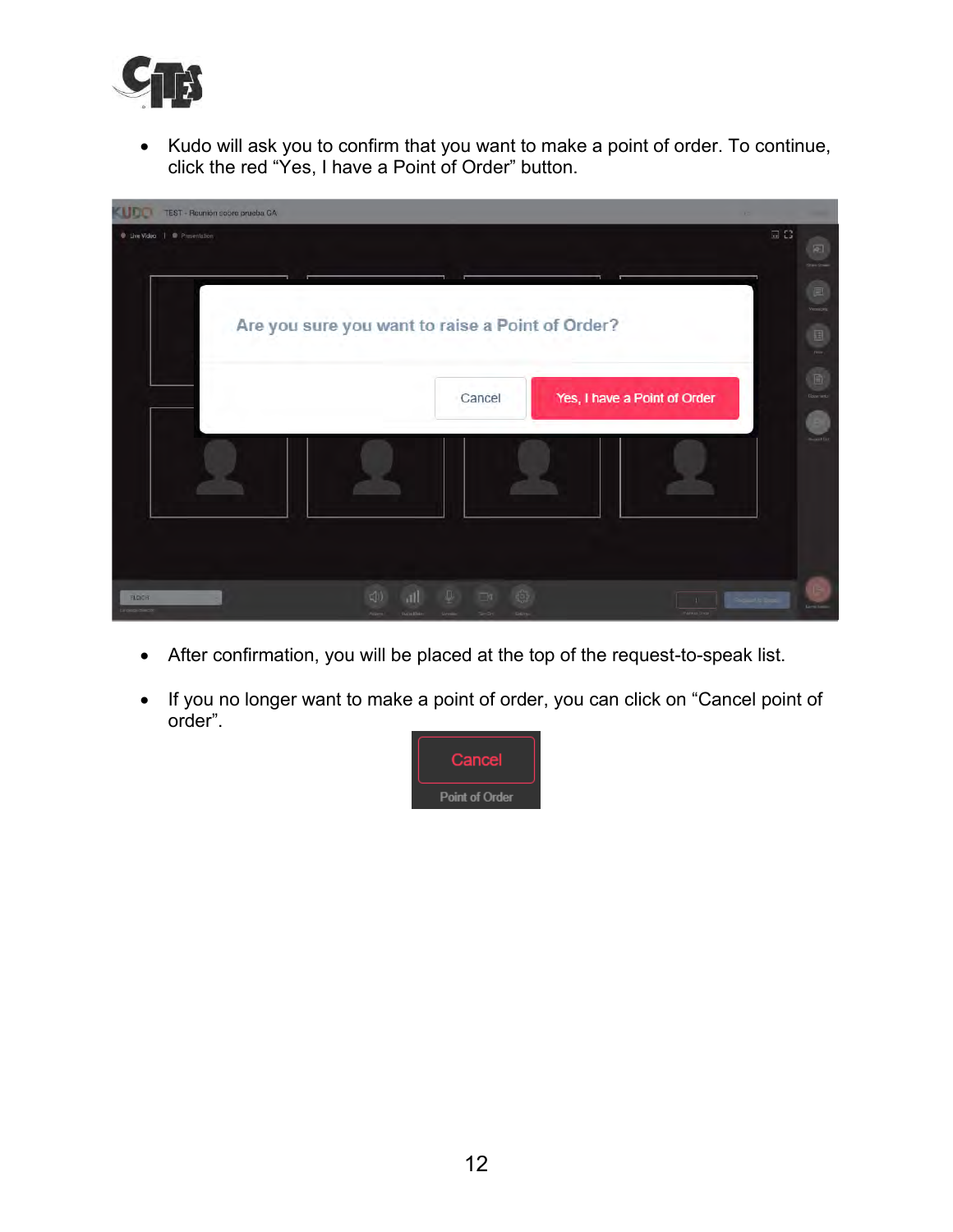

## **7. Troubleshooting**

- <span id="page-13-0"></span>Bad sound quality when listening
	- o Refresh your connection
	- o Sound issues may be coming from the speaker's system, not from your system
	- o Check your internet connection
	- o If using a headset:
		- Check it is a cable headset, not Bluetooth
		- Try to unplug the headset and reload your internet page
	- o If not using a headset, try to use a cable headset
- Bad sound quality when speaking
	- o Refresh your connection
	- o Speak closer to your microphone
	- o Turn off your camera
	- o Check your internet connection
	- o If using a headset:
		- Check it is a cable headset, not Bluetooth
		- Try to unplug the headset and reload your internet page
	- o If not using a headset, try to use a cable headset
- Failure to take the floor / microphone and camera authorizations
	- o Close all other applications
	- o Check restrictions from your browser
		- Click on the padlock on the left of the browser bar
		- Camera and microphone should be "Allowed"

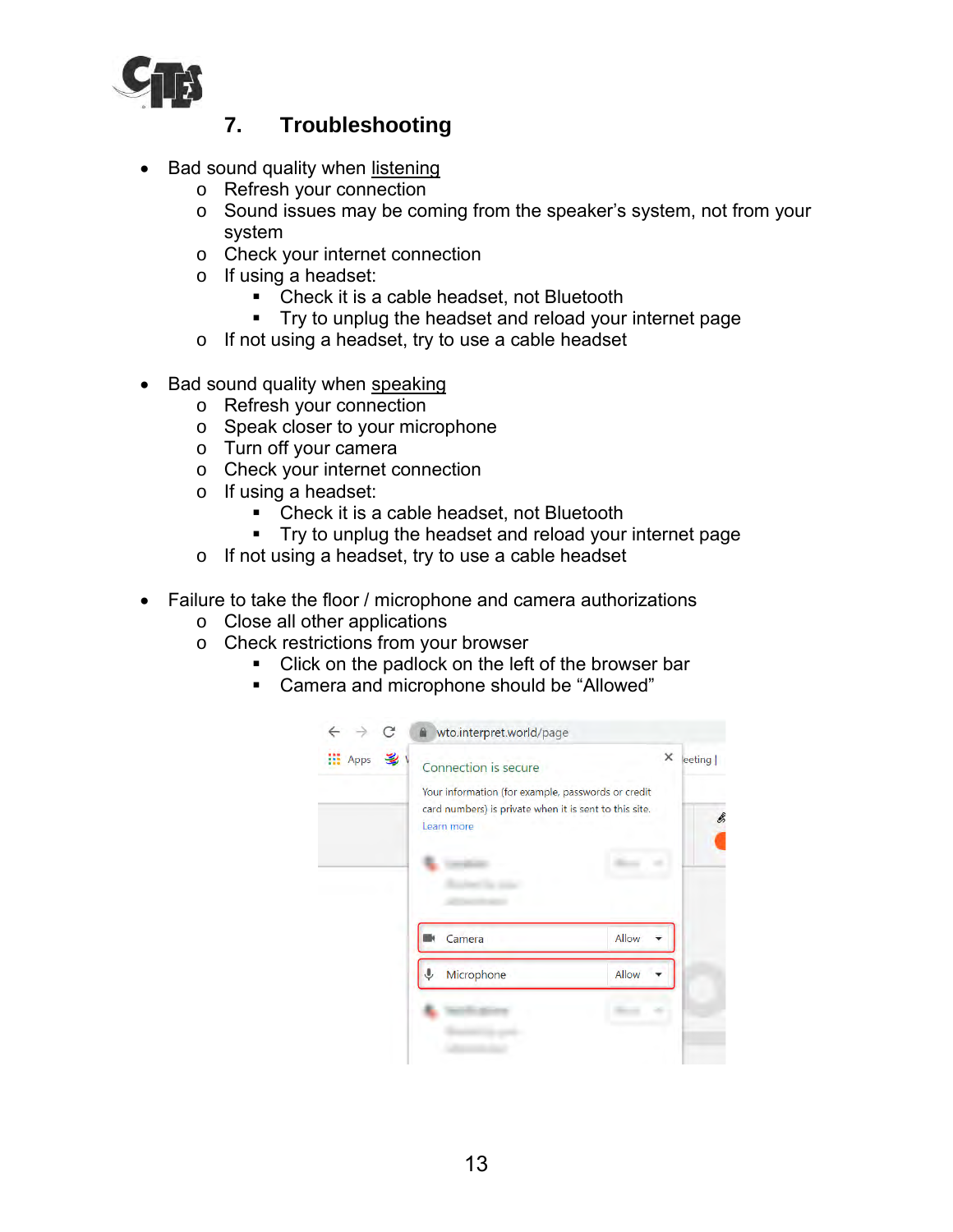

- o Check the computer settings from your desktop
	- From your desktop click on "Settings" and then select "Privacy"
	- Check that camera and microphone are "On" as shown below

| Settlings                             | Camera                                                                                                                                                                                                          |
|---------------------------------------|-----------------------------------------------------------------------------------------------------------------------------------------------------------------------------------------------------------------|
| ŵ.<br>Home                            | Allow apps to access your camera                                                                                                                                                                                |
| Date away<br><b>FVWACK</b>            | If you allow access you can child se which appis can access your camera-<br>by using the settings on this page. Denying access only blocks apps.<br>from acressing your camera. It does not block Windows:      |
| Monthus nem pailing                   |                                                                                                                                                                                                                 |
| B.<br>Gospial                         |                                                                                                                                                                                                                 |
| Speech                                | Microphone                                                                                                                                                                                                      |
| Initing & typing personalization<br>豆 | Allow access to the microphone on this device                                                                                                                                                                   |
| Diagnattics & Netthern<br>R           | If you allow assem present strong this went or will an able to throng ID<br>PET with late municipal areas by drive the transporting basic<br>University access clocking about front-achemicist the commitments. |
| Activity Nationy<br>빠                 | Microphone access for this device is on                                                                                                                                                                         |
| Yoo permissions                       | Ostope                                                                                                                                                                                                          |
| 1413000                               | Allow apps to access your microphone                                                                                                                                                                            |
| <b>ID</b> Canwra                      | Live Listen, provide you can create under paper can be concepted.<br>INVESTIGATION CONTINUES OF THE CARD CONTINUES.<br>sibola uposi from scorestic your trimportate. If dominar abou-<br>Wind-blue              |
| & Micropeane                          |                                                                                                                                                                                                                 |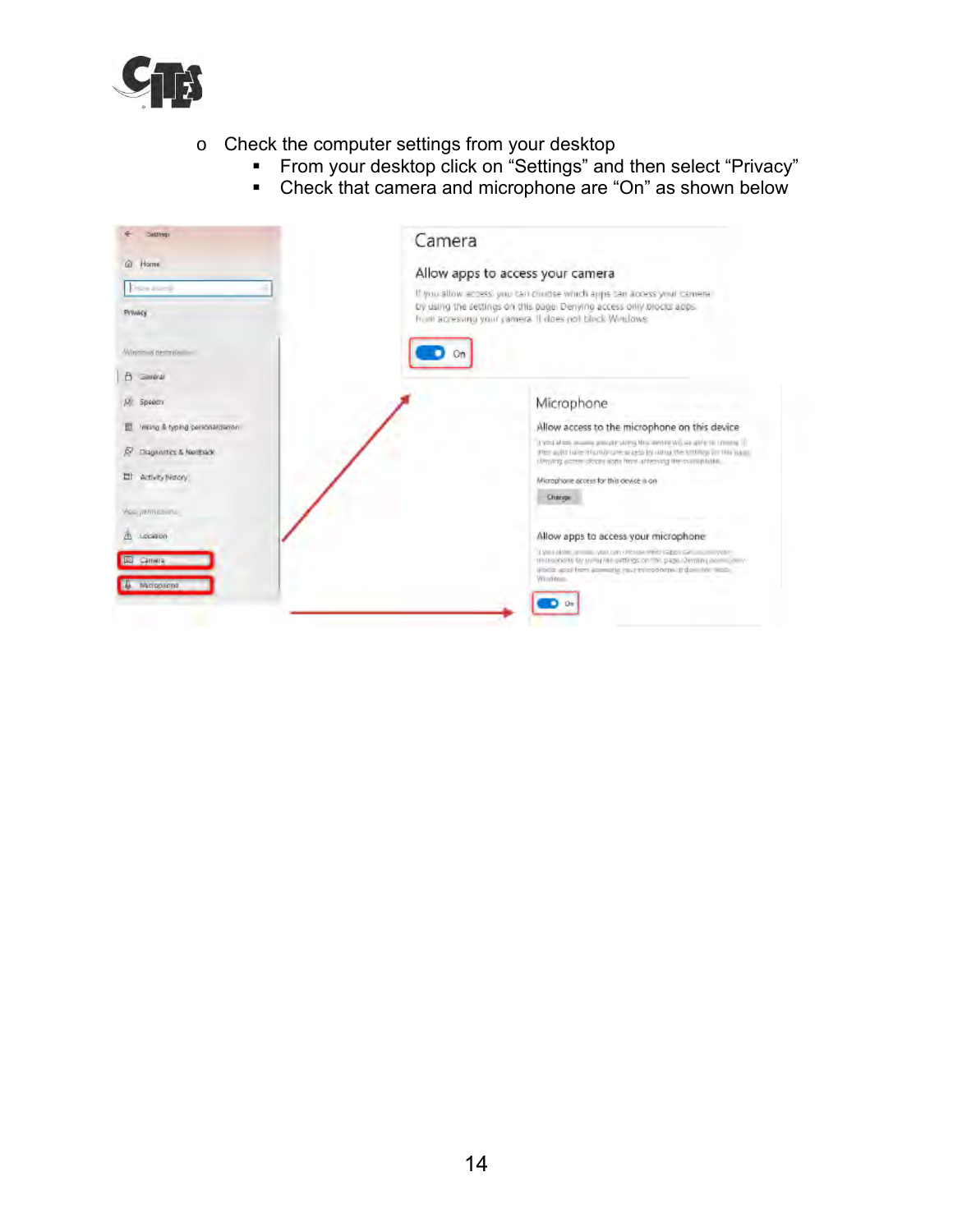

## **8. Video tutorials**

<span id="page-15-0"></span>